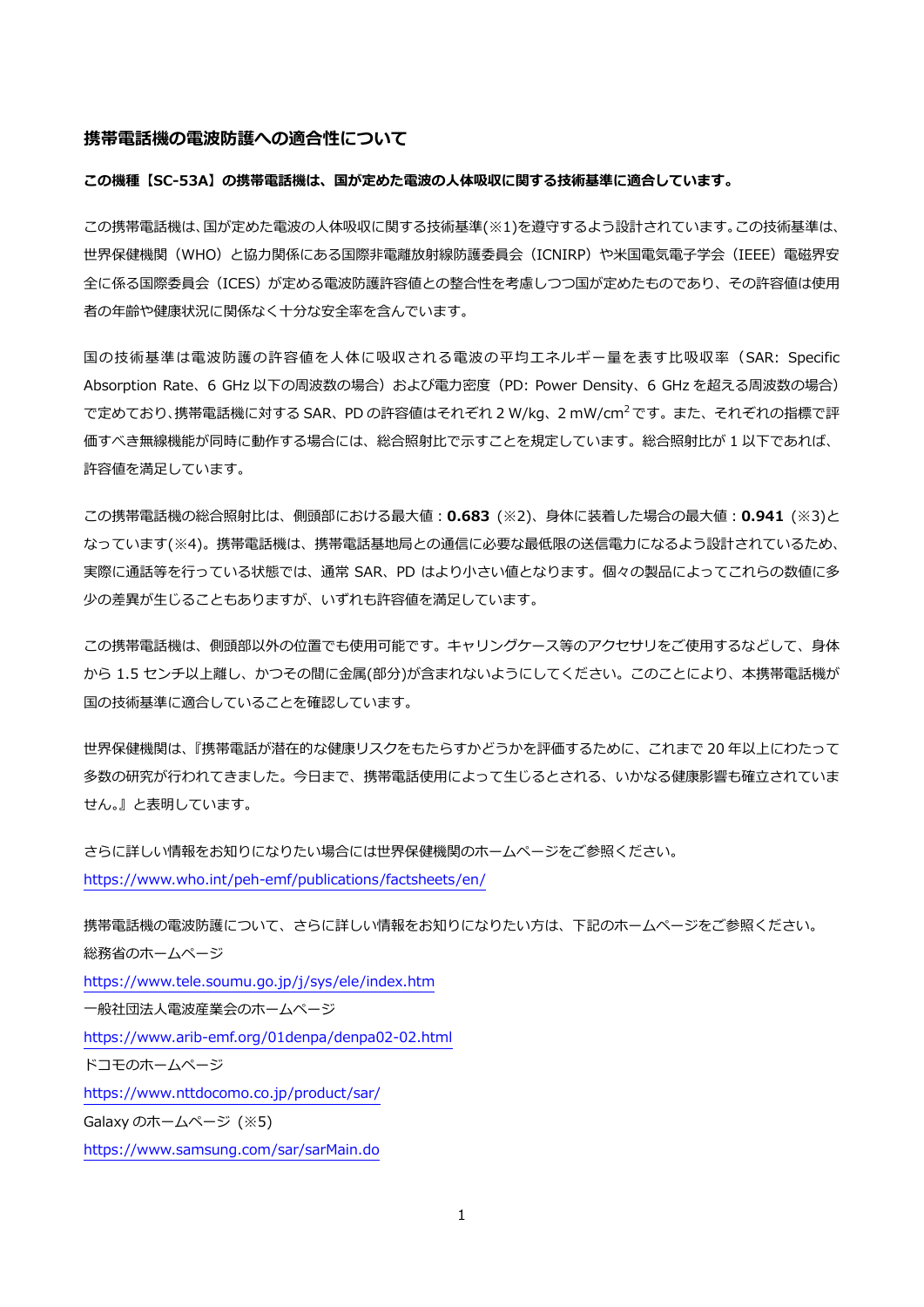→ LOCATION 欄で「JAPAN」 → Phone Model 欄で「SC-53A」を入力 → 「GO」

※1 技術基準については、電波法関連省令(無線設備規則第 14 条の 2)で規定されています。

※2 5G/LTE/FOMA と同時に使用可能な無線機能を含みます。

※3 5G/LTE/FOMA と同時に使用可能な無線機能を含みます。

※4 この携帯電話機の総合照射比を算出するために使用した値は、側頭部:SAR 0.959 W/kg、PD 0.406 mW/cm<sup>2</sup>、 ⾝体装着時︓SAR 0.762 W/kg、PD 1.119 mW/cm2です。

※5 総合照射比を算出するために使用した SAR 値とホームページに掲載の SAR 値は異なる場合があります。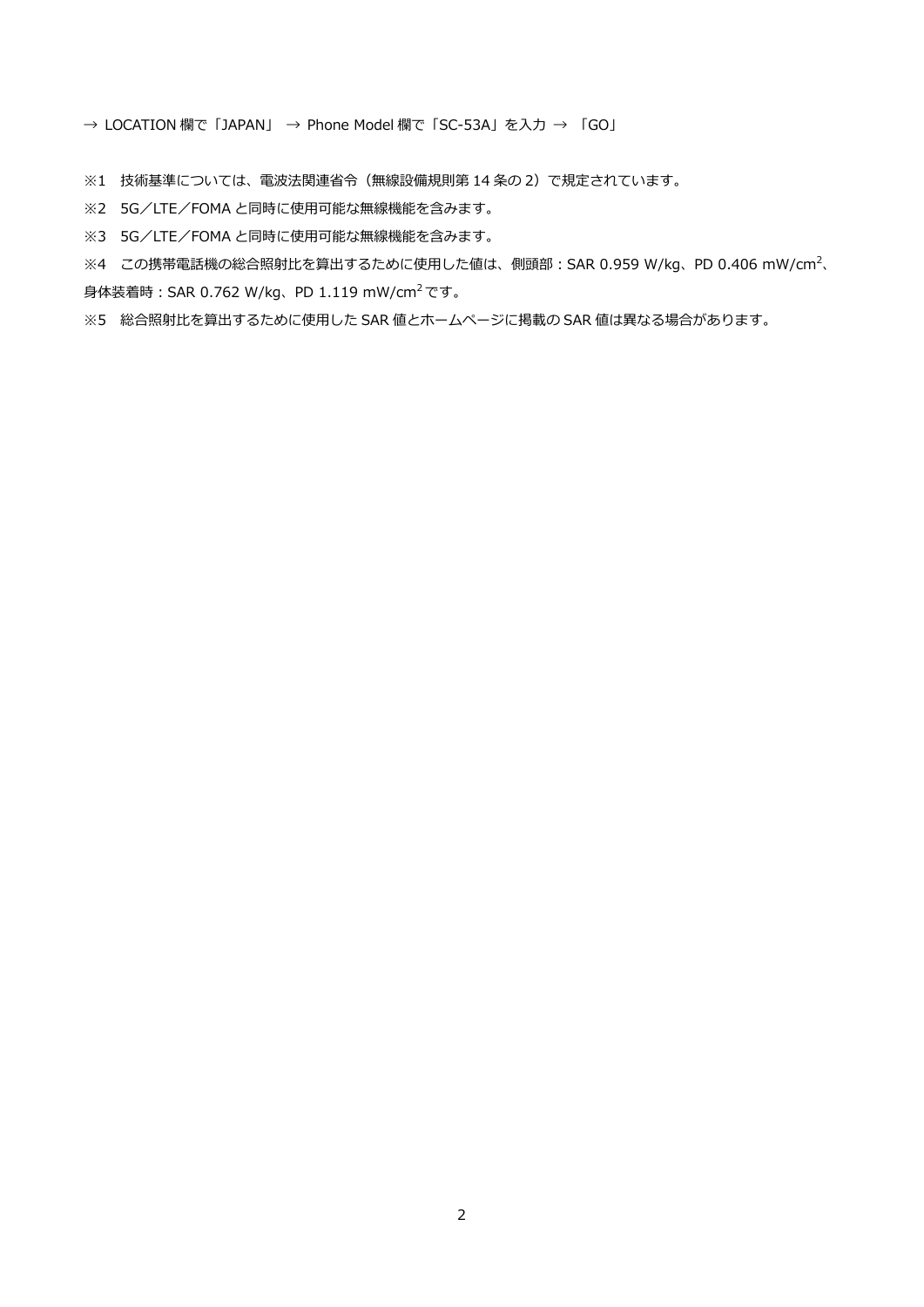# **Compliance Information on Human Exposure to Radio Waves of Mobile Phones**

# **This model [SC-53A] mobile phone complies with the Japanese technical regulations regarding human exposure to radio waves.**

This mobile phone was designed in observance of the Japanese technical regulations regarding human exposure to radio waves (\*1). These technical regulations are consistent with the limits of human exposure to radio waves established by the International Commission on Non-Ionizing Radiation Protection (ICNIRP), which is in collaboration with the World Health Organization (WHO), and the International Committee on Electromagnetic Safety (ICES) in the IEEE. The permissible limits include substantial safety margins designed to assure the safety of all persons, regardless of age and health conditions.

The technical regulations set out the limits of exposure to radio waves as the SAR (Specific Absorption Rate, for up to 6 GHz) and the PD (Power Density, for above 6 GHz), and the limits for the SAR and the PD for mobile phones are 2 W/kg and 2 mW/cm<sup>2</sup>, respectively. If mobile phone supports simultaneous transmission of the frequency bands which should be evaluated in the SAR and PD, the technical regulations require that the Total Exposure Ratio (TER) should be used to indicate its compliance. The TER of less than or equal to 1 indicates the mobile phone satisfies the limits.

The TER for this mobile phone when tested for use near the head is **0.683** (\*2), and that when worn on the body is **0.941** (\*3) (\*4). There may be slight differences of the SAR and PD values in individual product, but they all satisfy the limits. The actual values of SAR and PD of this mobile phone while operating can be well below the indicated above. This is due to automatic changes in the power level of the device to ensure it only uses the minimum power required to access the network.

This mobile phone can be used in positions other than against your head. By using accessories such as a belt clip holster that maintains a 1.5 cm separation with no metal (parts) between it and the body, this mobile phone is certified the compliance with the Japanese technical regulations.

The World Health Organization has stated that "a large number of studies have been performed over the last two decades to assess whether mobile phones pose a potential health risk. To date, no adverse health effects have been established as being caused by mobile phone use."

Please refer to the WHO website if you would like more detailed information. https://www.who.int/peh-emf/publications/factsheets/en/

Please refer to the websites listed below if you would like more detailed information regarding protection against human exposure to radio waves.

Ministry of Internal Affairs and Communications Website:

https://www.tele.soumu.go.jp/e/sys/ele/index.htm

Association of Radio Industries and Businesses Website: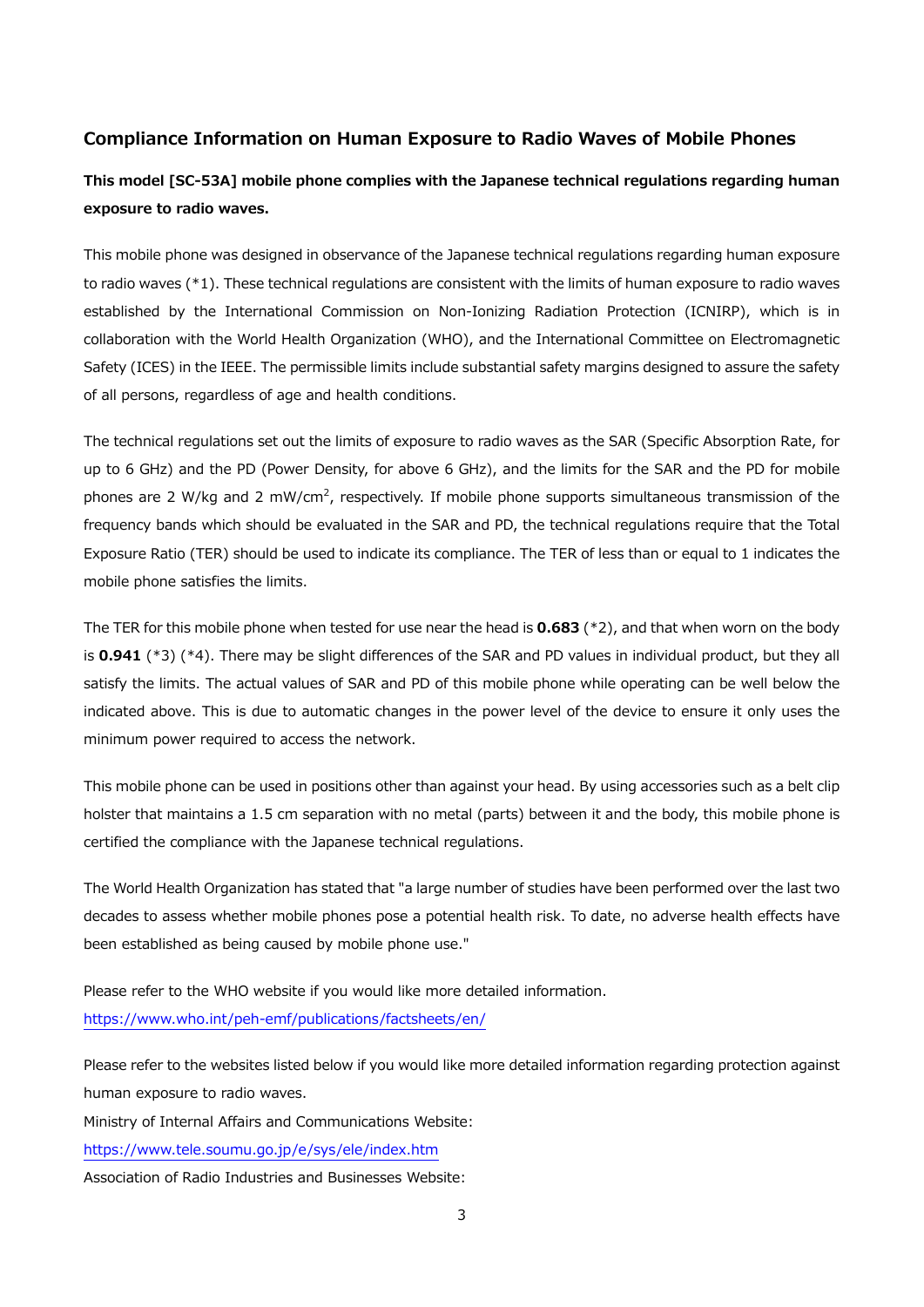https://www.arib-emf.org/01denpa/denpa02-02.html (in Japanese only) NTT DOCOMO, INC. Website: https://www.nttdocomo.co.jp/english/product/sar/ Galaxy Website (\*5): https://www.samsung.com/sar/sarMain.do

 $\rightarrow$  Select "JAPAN" from "LOCATION"  $\rightarrow$  Type "SC-53A" in Phone Model field  $\rightarrow$  "GO"

\*1 The technical regulations are provided in Article 14-2 of Radio Equipment Regulations, a Ministerial Ordinance of the Radio Act.

\*2 Including other radio systems that can be simultaneously used with 5G/LTE/FOMA.

\*3 Including other radio systems that can be simultaneously used with 5G/LTE/FOMA.

\*4 The SAR and PD values used for obtaining TER for this mobile phone are: SAR of 0.959 W/kg and PD of 0.406 mW/cm<sup>2</sup> for use near the head, and SAR of 0.762 W/kg and PD of 1.119 mW/cm<sup>2</sup> when worn on the body.

\*5 The SAR values used for obtaining TER for this mobile phone and the SAR values posted on Website may be different.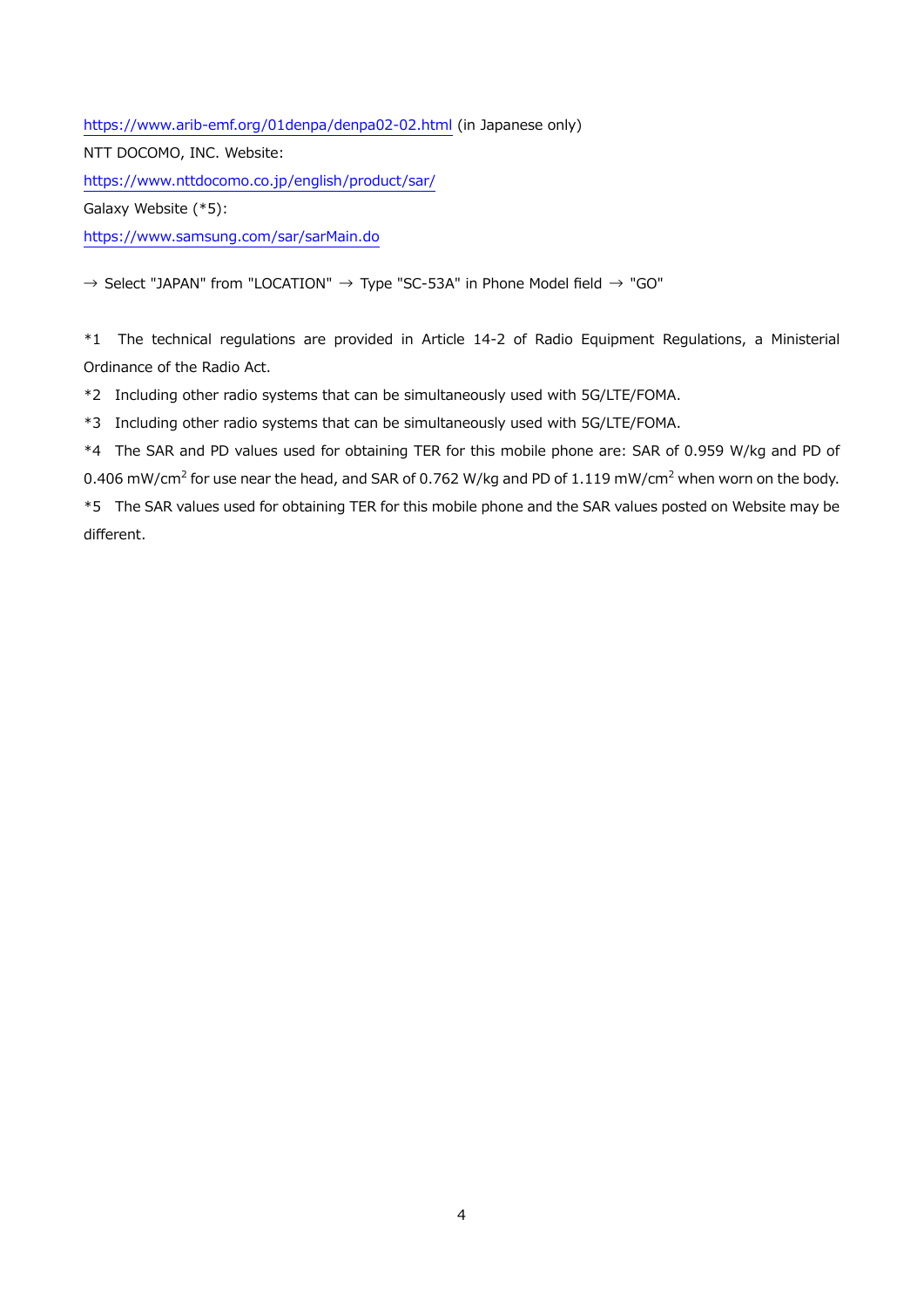# **FCC RF Exposure Information**

Your mobile device is a radio transmitter and receiver. It is designed not to exceed the limits for exposure to radio waves (radio frequency electromagnetic fields) adopted by the Federal Communications Commission (FCC). These limits include a substantial safety margin designed to assure the safety of all persons, regardless of age and health.

The radio wave exposure guidelines use a unit of measurement known as the Specific Absorption Rate, or SAR. The SAR limit for mobile devices is 1.6 W/kg.

Tests for SAR are conducted using standard operating positions with the device transmitting at its highest certified power level in all tested frequency bands.

The highest SAR values under the FCC guidelines for this device model are:

Head ︓ **0.60 W/kg**

Body-worn accessory : **0.47 W/Kg**

During use, the actual SAR values for this device are usually well below the values stated above.

This is because, for purposes of system efficiency and to minimize interference on the network, the operating power of your mobile device is automatically decreased when full power is not needed for the call.

The lower the power output of the device, the lower its SAR value.

Body-worn SAR testing has been carried out at a separation distance of 1.5 cm. To meet RF exposure guidelines during body-worn operation, the device should be positioned at least this distance away from the body.

Organizations such as the World Health Organization and the US Food and Drug Administration have suggested that if people are concerned and want to reduce their exposure, they could use a hands-free accessory to keep the wireless device away from the head and body during use, or reduce the amount of time spent using the device.

Note:

The maximum SAR value listed above is the value recorded for the latest version of this handset.

Earlier versions may have different measured SAR values, which are detailed in the User Manuals that accompany those handsets.

## **Body-worn operation**

For body worn operation, this phone has been tested and meets the FCC RF exposure guidelines. Please use an accessory designated for this product or an accessory which contains no metal and which positions the handset a minimum of 1.5 cm from the body.

The use of accessories that do not satisfy these requirements may not comply with FCC RF exposure requirements, and should be avoided.

The FCC has granted an Equipment Authorization for this model handset with all reported SAR levels evaluated as in compliance with the FCC RF emission guidelines. SAR information on this model handset is on file with the FCC and can be found under the Display Grant section of https://www.fcc.gov/oet/ea/fccid after searching on FCC ID A3LSMN986JPN. Additional information on Specific Absorption Rates (SAR) can be found on the Cellular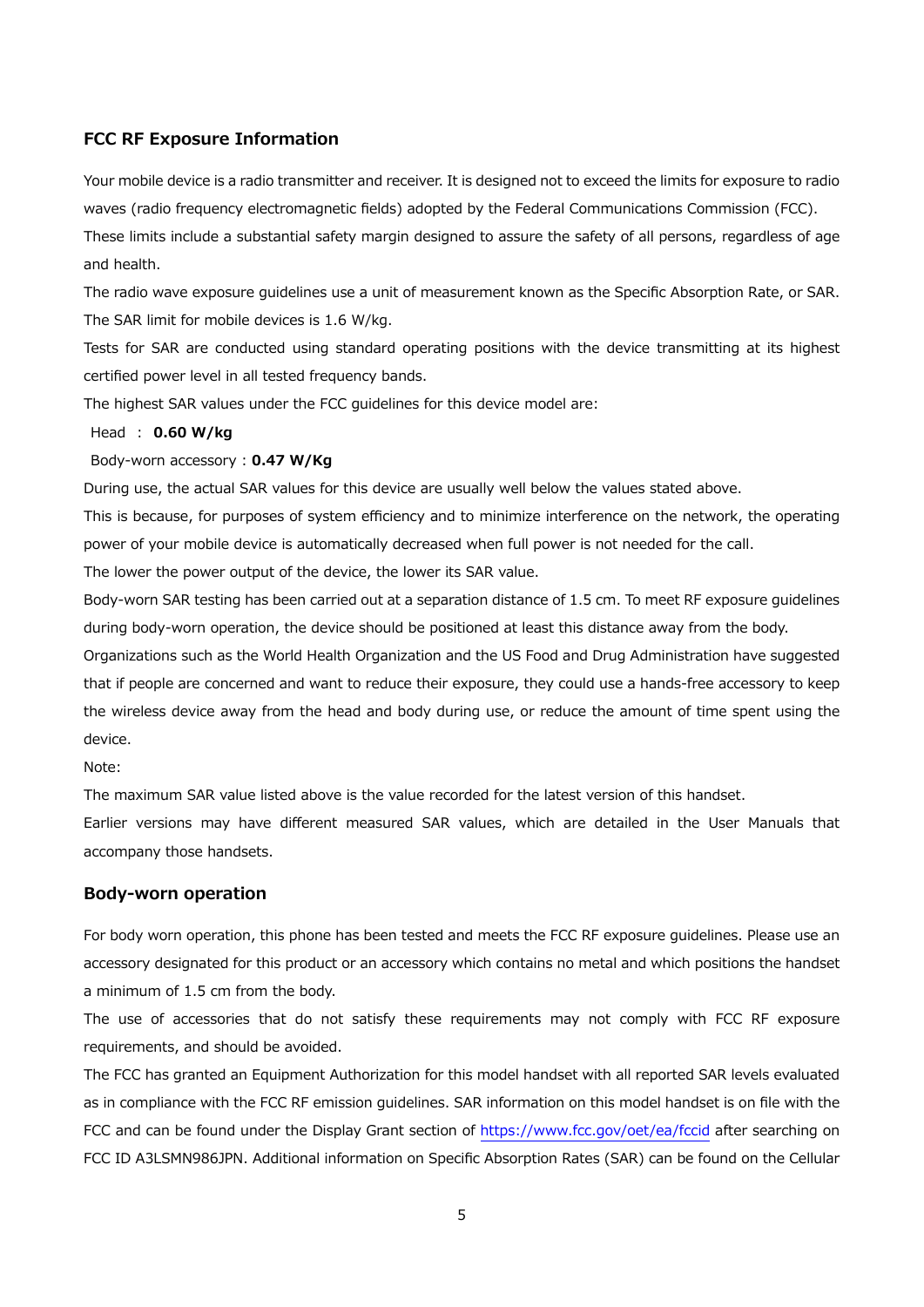Telecommunications & Internet Association (CTIA) Website at https://www.ctia.org/.